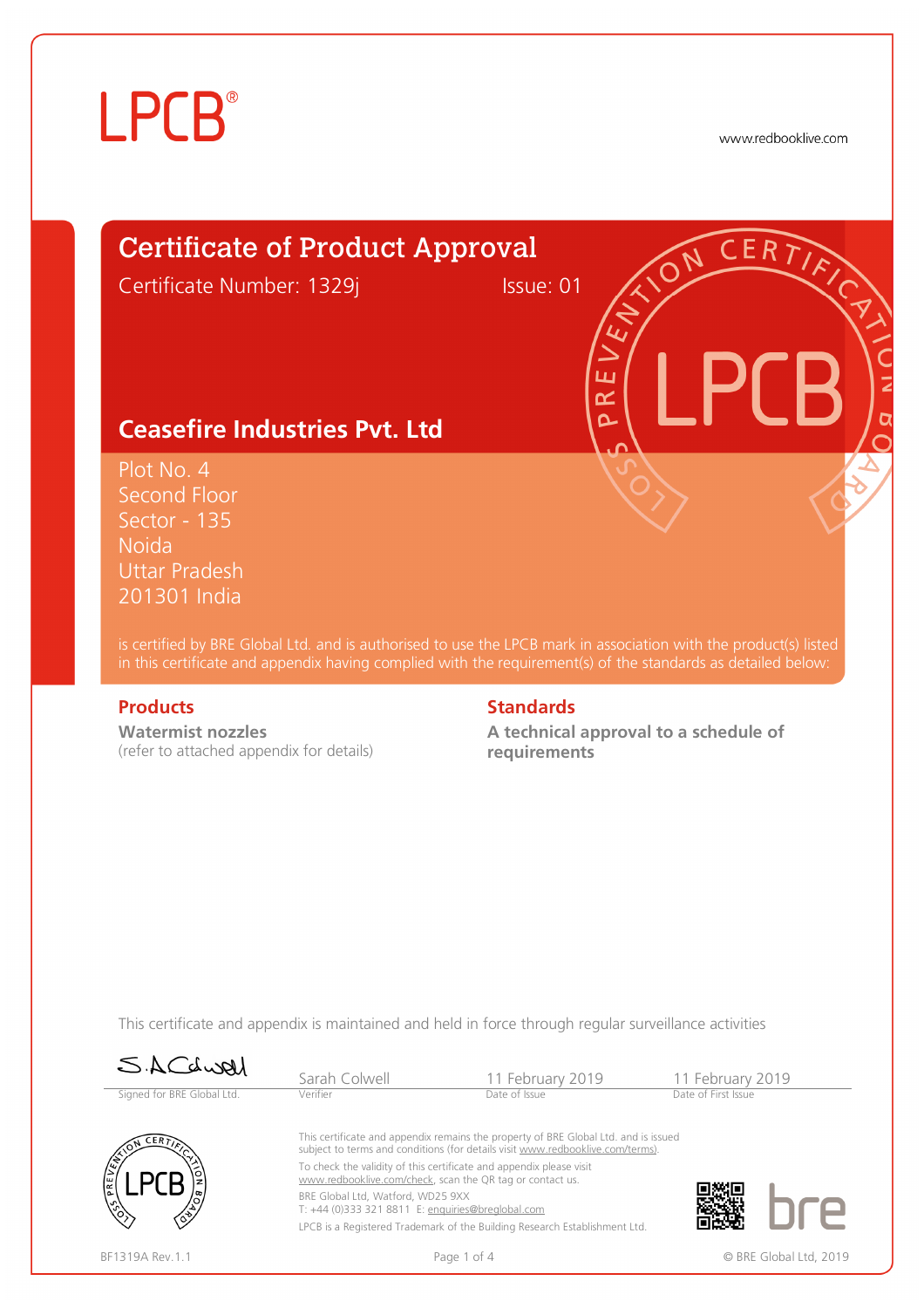## Appendix to Certificate No: 1329j **Ceasefire Industries Pvt. Ltd**

Issue: 01

### **Ceasefire Mist Systems Open Low Pressure Water Mist System Nozzles**

| Product<br>Name                   | Fitting | Type $(3)$   | Temperature<br>rating $(4)$ | k-factor<br>(LPM/bar<br>$1/2)$ (5) | Design<br>pressure<br>see $(6)$<br>(Datasheet<br>date) | Standby<br>pressure (4) | LPCB Ref.<br>No. |
|-----------------------------------|---------|--------------|-----------------------------|------------------------------------|--------------------------------------------------------|-------------------------|------------------|
| NGWP 1<br>(SM-RM2158)             | (1)     | $\mathsf{P}$ | n/a                         | 13.5                               | 09.03.2017                                             | n/a                     | 1329j/01         |
| NGWP 14<br>(SM-RM0862)            | (1)     | $\mathsf{P}$ | n/a                         | 14.7                               | 09.03.2017                                             | n/a                     | 1329j/02         |
| NGWP 46<br>(SM-RM2159)            | (1)     | $\mathsf{P}$ | n/a                         | 13.6                               | 09.03.2017                                             | n/a                     | 1329j/03         |
| NGWP 49<br>(SM-RM2160)            | (1)     | $\mathsf{P}$ | n/a                         | 29.9                               | 09.03.2017                                             | n/a                     | 1329j/04         |
| NGWP <sub>62</sub><br>(SM-RM2161) | (1)     | $\mathsf{P}$ | n/a                         | 30.4                               | 09.03.2017                                             | n/a                     | 1329j/05         |
| NGWP 63<br>(SM-RM2162)            | (1)     | $\mathsf{P}$ | n/a                         | 39.5                               | 09.03.2017                                             | n/a                     | 1329j/06         |
| NCSFH <sub>5</sub><br>(SM-RM1243) | (2)     | $\mathsf{P}$ | n/a                         | 4.90                               | 08.03.2017                                             | n/a                     | 1329j/07         |
| NCSFH 8<br>(SM-RM2145)            | (2)     | $\mathsf{P}$ | n/a                         | 3.08                               | 08.03.2017                                             | n/a                     | 1329j/08         |
| NCSFH 10<br>(SM-RM2146)           | (2)     | $\mathsf{P}$ | n/a                         | 2.49                               | 08.03.2017                                             | n/a                     | 1329j/09         |
| NCSFH 11<br>(SM-RM2147)           | (2)     | $\mathsf{P}$ | n/a                         | 1.88                               | 08.03.2017                                             | n/a                     | 1329j/10         |
| NCSFH 16<br>(SM-RM0856)           | (2)     | $\mathsf{P}$ | n/a                         | 3.09                               | 08.03.2017                                             | n/a                     | 1329j/11         |

This certificate and appendix is maintained and held in force through regular surveillance activities

| SACLURI                                   | Sarah Colwell                                                                                                                    | 11 February 2019                                                                                                                                                      | 11 February 2019    |  |  |
|-------------------------------------------|----------------------------------------------------------------------------------------------------------------------------------|-----------------------------------------------------------------------------------------------------------------------------------------------------------------------|---------------------|--|--|
| Signed for BRE Global Ltd.                | Verifier                                                                                                                         | Date of Issue                                                                                                                                                         | Date of First Issue |  |  |
| CERT                                      |                                                                                                                                  | This certificate and appendix remains the property of BRE Global Ltd. and is issued<br>subject to terms and conditions (for details visit www.redbooklive.com/terms). |                     |  |  |
| <b>SER</b><br><b>PKE</b>                  | To check the validity of this certificate and appendix please visit<br>www.redbooklive.com/check, scan the QR tag or contact us. |                                                                                                                                                                       |                     |  |  |
| /రి<br>$\langle \hat{\mathbf{e}} \rangle$ | BRE Global Ltd, Watford, WD25 9XX<br>T: +44 (0)333 321 8811 E: enquiries@brealobal.com                                           |                                                                                                                                                                       |                     |  |  |
|                                           |                                                                                                                                  | LPCB is a Registered Trademark of the Building Research Establishment Ltd.                                                                                            |                     |  |  |

BF1319A Rev.1.1 **Example 2 of 4** Page 2 of 4 **CONFIDENT** CONFIDENTIAL Rev.1.1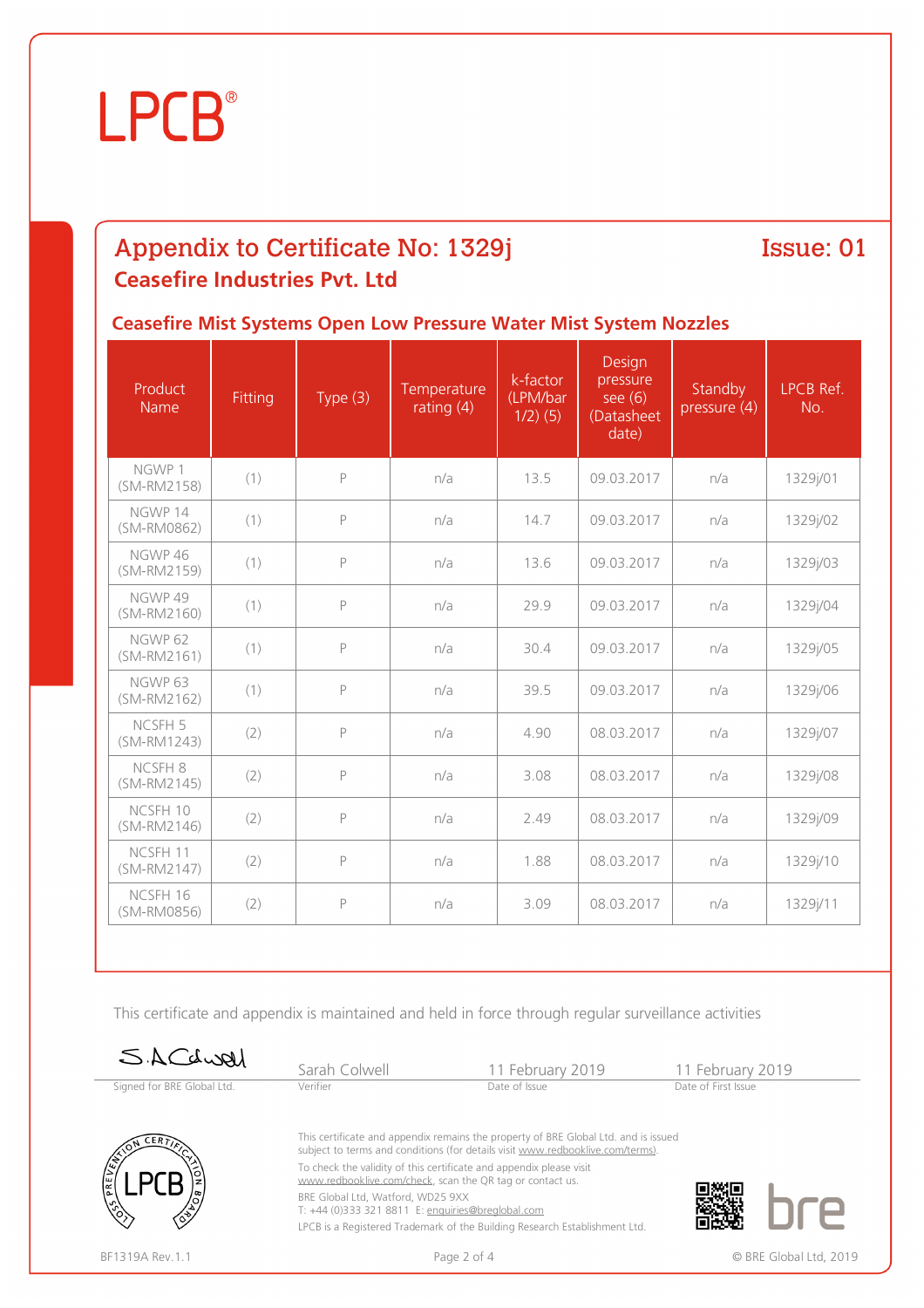# Appendix to Certificate No: 1329j **Ceasefire Industries Pvt. Ltd**

Issue: 01

| Product<br>Name                    | Fitting | Type $(3)$   | Temperature<br>rating $(4)$ | k-factor<br>(LPM/bar<br>$1/2)$ (5) | Design<br>pressure<br>see $(6)$<br>(Datasheet<br>date) | Standby<br>pressure (4) | LPCB Ref.<br>No. |
|------------------------------------|---------|--------------|-----------------------------|------------------------------------|--------------------------------------------------------|-------------------------|------------------|
| NCSFH 19<br>(SM-RM0857)            | (2)     | $\mathsf{P}$ | n/a                         | 4.20                               | 08.03.2017                                             | n/a                     | 1329j/12         |
| NCSFH 24<br>(SM-RM2148)            | (2)     | $\mathsf{P}$ | n/a                         | 6.82                               | 08.03.2017                                             | n/a                     | 1329j/13         |
| NCSFH <sub>29</sub><br>(SM-RM2149) | (2)     | P            | n/a                         | 3.41                               | 08.03.2017                                             | n/a                     | 1329j/14         |
| NCFSFH <sub>3</sub><br>(SM-RM2153) | (2)     | P            | n/a                         | 1.60                               | 08.03.2017                                             | n/a                     | 1329j/15         |
| NCFSFH 4<br>(SM-RM2154)            | (2)     | P            | n/a                         | 2.10                               | 08.03.2017                                             | n/a                     | 1329j/16         |
| NCFSFH 13<br>(SM-RM2155)           | (2)     | P            | n/a                         | 2.50                               | 08.03.2017                                             | n/a                     | 1329j/17         |
| NCFSFH 14<br>(SM-RM2156)           | (2)     | P            | n/a                         | 3.47                               | 08.03.2017                                             | n/a                     | 1329j/18         |
| NCFSFH 34<br>(SM-RM2157)           | (2)     | P            | n/a                         | 1.60                               | 08.03.2017                                             | n/a                     | 1329j/19         |
| NCSSFH 01.S<br>(SM-RM2150)         | (2)     | W            | n/a                         | 4.40                               | 08.03.2017                                             | n/a                     | 1329j/20         |
| NCSSFH 02.S<br>(SM-RM2151)         | (2)     | W            | n/a                         | 2.45                               | 17.02.2015                                             | n/a                     | 1329j/21         |
| NCSSFH 03.S<br>(SM-RM2152)         | (2)     | $\cup$       | n/a                         | 21.0                               | 17.12.2015                                             | n/a                     | 1329j/22         |

This certificate and appendix is maintained and held in force through regular surveillance activities

| SACdwell                      | Sarah Colwell                                                                                                                    | 11 February 2019                                                                                                                                                      | 11 February 2019    |  |  |
|-------------------------------|----------------------------------------------------------------------------------------------------------------------------------|-----------------------------------------------------------------------------------------------------------------------------------------------------------------------|---------------------|--|--|
| Signed for BRE Global Ltd.    | Verifier                                                                                                                         | Date of Issue                                                                                                                                                         | Date of First Issue |  |  |
| CERT                          |                                                                                                                                  | This certificate and appendix remains the property of BRE Global Ltd. and is issued<br>subject to terms and conditions (for details visit www.redbooklive.com/terms). |                     |  |  |
| $\mathbb{R}^2$<br>E           | To check the validity of this certificate and appendix please visit<br>www.redbooklive.com/check, scan the QR tag or contact us. |                                                                                                                                                                       |                     |  |  |
| $\hat{\mathcal{O}}^{\bullet}$ | BRE Global Ltd, Watford, WD25 9XX<br>T: +44 (0)333 321 8811 E: enquiries@breglobal.com                                           |                                                                                                                                                                       |                     |  |  |
|                               |                                                                                                                                  | LPCB is a Registered Trademark of the Building Research Establishment Ltd.                                                                                            |                     |  |  |

BF1319A Rev.1.1 **Example 2 of 4** Page 3 of 4 **Page 3 of 4** C BRE Global Ltd, 2019